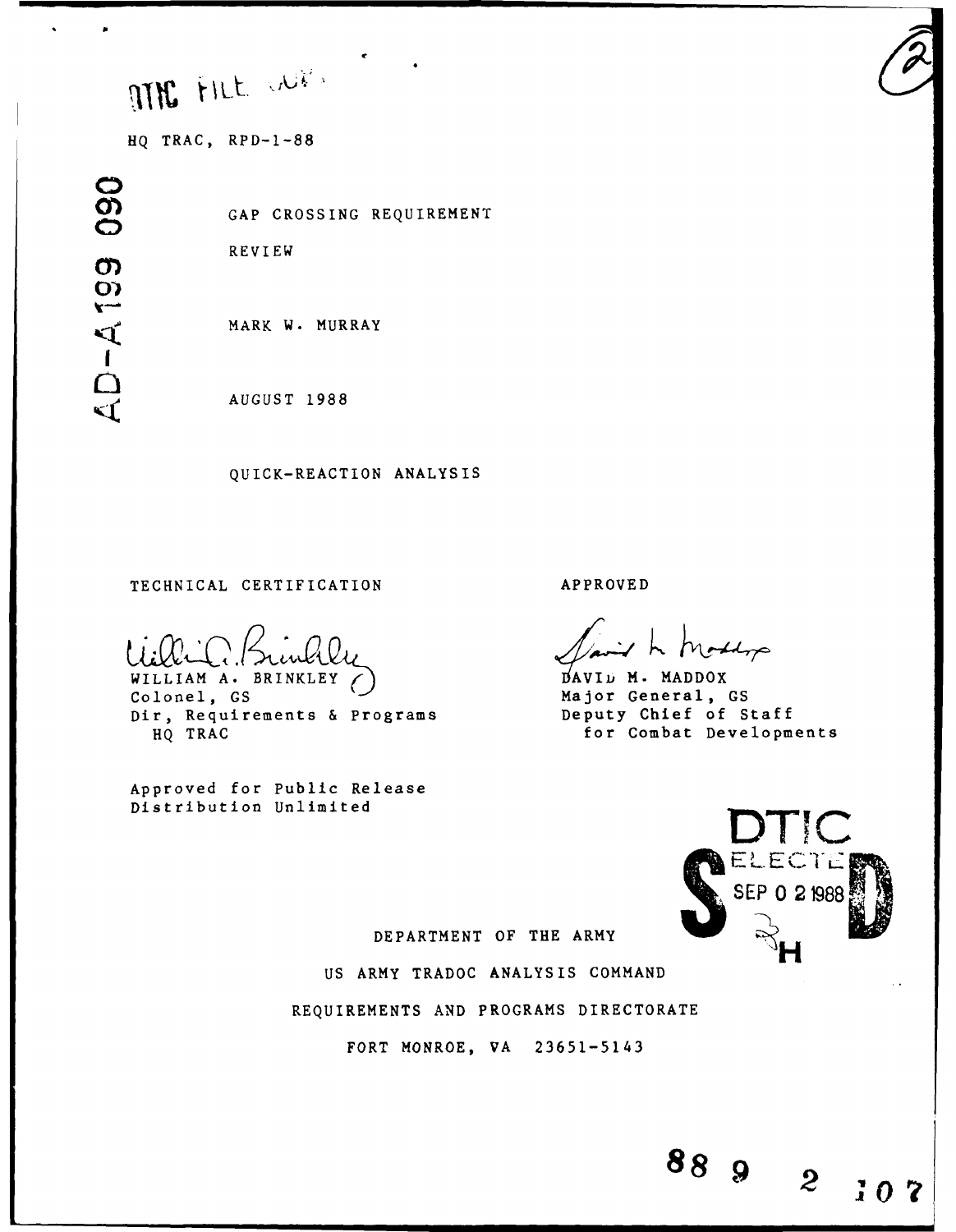| UNCLASSIFIED<br>SECURITY CLASSIFICATION OF THIS PAGE                                                                                                                                                                                                                                                                                                                                                                                                                                                                                                                                                                                                                                                                                                                                                                      |                                                                                   |                                                                                                                                                              |                                                      |             |                                                              |
|---------------------------------------------------------------------------------------------------------------------------------------------------------------------------------------------------------------------------------------------------------------------------------------------------------------------------------------------------------------------------------------------------------------------------------------------------------------------------------------------------------------------------------------------------------------------------------------------------------------------------------------------------------------------------------------------------------------------------------------------------------------------------------------------------------------------------|-----------------------------------------------------------------------------------|--------------------------------------------------------------------------------------------------------------------------------------------------------------|------------------------------------------------------|-------------|--------------------------------------------------------------|
|                                                                                                                                                                                                                                                                                                                                                                                                                                                                                                                                                                                                                                                                                                                                                                                                                           | REPORT DOCUMENTATION PAGE                                                         |                                                                                                                                                              |                                                      |             | <b>Form Approved</b><br>OMB No. 0704-0188                    |
| 1a. REPORT SECURITY CLASSIFICATION<br>UNCLASSIFIED                                                                                                                                                                                                                                                                                                                                                                                                                                                                                                                                                                                                                                                                                                                                                                        |                                                                                   | <b>1b. RESTRICTIVE MARKINGS</b>                                                                                                                              |                                                      |             |                                                              |
| 2a. SECURITY CLASSIFICATION AUTHORITY                                                                                                                                                                                                                                                                                                                                                                                                                                                                                                                                                                                                                                                                                                                                                                                     |                                                                                   |                                                                                                                                                              | 3. DISTRIBUTION / AVAILABILITY OF REPORT             |             | Distribution                                                 |
| 2b. DECLASSIFICATION / DOWNGRADING SCHEDULE                                                                                                                                                                                                                                                                                                                                                                                                                                                                                                                                                                                                                                                                                                                                                                               |                                                                                   | Approved for public release.<br>unlimited.                                                                                                                   |                                                      |             |                                                              |
| 4. PERFORMING ORGANIZATION REPORT NUMBER(S)<br>$HO$ TRAC $-RPD-1-88$                                                                                                                                                                                                                                                                                                                                                                                                                                                                                                                                                                                                                                                                                                                                                      |                                                                                   | 5. MONITORING ORGANIZATION REPORT NUMBER(S)                                                                                                                  |                                                      |             |                                                              |
| 6a. NAME OF PERFORMING ORGANIZATION<br>Requirements & Programs Dir<br>U.S. Army TRADOC Analysis Cmd<br>6c. ADDRESS (City, State, and ZIP Code)                                                                                                                                                                                                                                                                                                                                                                                                                                                                                                                                                                                                                                                                            | <b>6b. OFFICE SYMBOL</b><br>(If applicable)<br>ATRC-RPR                           | 7a. NAME OF MONITORING ORGANIZATION<br>Requirements and Programs Directorate<br>U.S. Army TRADOC Analysis Command<br>7b. ADDRESS (City, State, and ZIP Code) |                                                      |             |                                                              |
| HQ TRAC, RPD<br>Ft Monroe, VA 23651-5143                                                                                                                                                                                                                                                                                                                                                                                                                                                                                                                                                                                                                                                                                                                                                                                  |                                                                                   | HQ TRAC, RPD<br>ATTN: ATRC-RP                                                                                                                                | Ft Monroe, VA 23651-5143                             |             |                                                              |
| <b>8a. NAME OF FUNDING / SPONSORING</b><br><b>ORGANIZATION</b><br>HQ TRADOC, DCSCD                                                                                                                                                                                                                                                                                                                                                                                                                                                                                                                                                                                                                                                                                                                                        | <b>8b. OFFICE SYMBOL</b><br>(If applicable)<br>ATCD-M                             | 9. PROCUREMENT INSTRUMENT IDENTIFICATION NUMBER                                                                                                              |                                                      |             |                                                              |
| 8c. ADDRESS (City, State, and ZIP Code)                                                                                                                                                                                                                                                                                                                                                                                                                                                                                                                                                                                                                                                                                                                                                                                   |                                                                                   |                                                                                                                                                              | 10. SOURCE OF FUNDING NUMBERS                        |             |                                                              |
| HQ TRADOC<br>Ft Monroe, VA 23651-5000                                                                                                                                                                                                                                                                                                                                                                                                                                                                                                                                                                                                                                                                                                                                                                                     |                                                                                   | <b>PROGRAM</b><br>ELEMENT NO.                                                                                                                                | <b>PROJECT</b><br>NO.                                | TASK<br>NO. | WORK UNIT<br><b>ACCESSION NO.</b>                            |
| 12. PERSONAL AUTHOR(S)<br>MURRAY, Mark W.<br>13a. TYPE OF REPORT<br>13a. TYPE OF REPORT 13b. TIME COVERED<br>Quick Response Analysis FROM 0ct 87 TO Dec 87<br><b>16. SUPPLEMENTARY NOTATION</b><br>17.<br><b>COSATI CODES</b>                                                                                                                                                                                                                                                                                                                                                                                                                                                                                                                                                                                             | 18. SUBJECT TERMS (Continue on reverse if necessary and identify by block number) | 1988 Aug                                                                                                                                                     | 14. DATE OF REPORT (Year, Month, Day)                |             | <b>115. PAGE COUNT</b><br>13                                 |
| <b>FIELD</b><br><b>GROUP</b><br><b>SUB-GROUP</b><br>19. ABSTRACT (Continue on reverse if necessary and identify by block number)                                                                                                                                                                                                                                                                                                                                                                                                                                                                                                                                                                                                                                                                                          | ford, river crossing, gap crossing.                                               |                                                                                                                                                              |                                                      |             | Bradley Fighting Vehicle, BFV Follow-on, mobility, swimming, |
| HQ TRAC, RPD performed the Gap Crossing Requirement Review in response to a DGSCD, HQ TRADOC<br>question on whether the BFV follow-on should be required to swim. The purpose of the study<br>was to conduct an analysis of the European geographic factors which force or allow the Army<br>to seek a swim capability for future infantry fighting vehicles. The analysis is based on dat<br>from a Materways Experiment Station (WES) report, "The Evaluation of the M2 Bradley Fighting<br>Vehicle (BFV) System Crossing Gaps in Selected Areas in the Federal Republic of Germany," the<br>Armored Family of Vehicles draft Required Operational Capabilities (ROC) document, and tele-<br>phonic input from British and German analysts. The assessment compares geographic information<br>with vehicle limitations. |                                                                                   |                                                                                                                                                              |                                                      |             |                                                              |
| 20. DISTRIBUTION/AVAILABILITY OF ABSTRACT                                                                                                                                                                                                                                                                                                                                                                                                                                                                                                                                                                                                                                                                                                                                                                                 |                                                                                   |                                                                                                                                                              | 21. ABSTRACT SECURITY CLASSIFICATION                 |             |                                                              |
| <b>EX UNCLASSIFIED/UNLIMITED</b><br>$\Box$ SAME AS RPT.<br>22a. NAME OF RESPONSIBLE INDIVIDUAL                                                                                                                                                                                                                                                                                                                                                                                                                                                                                                                                                                                                                                                                                                                            | <b>CO DTIC USERS</b>                                                              | UNCLASSIFIED                                                                                                                                                 | 22b. TELEPHONE (Include Area Code) 22c OFFICE SYMBOL |             |                                                              |
| Mr. Mark U. Murray                                                                                                                                                                                                                                                                                                                                                                                                                                                                                                                                                                                                                                                                                                                                                                                                        |                                                                                   |                                                                                                                                                              | $(804)$ 727-3038 (AV 630)                            |             | ATRC-RPR                                                     |
| DD Form 1473, JUN 86<br>Previous editions are obsolete.<br>SECURITY CLASSIFICATION OF THIS PAGE<br>UNCLASSIFIED                                                                                                                                                                                                                                                                                                                                                                                                                                                                                                                                                                                                                                                                                                           |                                                                                   |                                                                                                                                                              |                                                      |             |                                                              |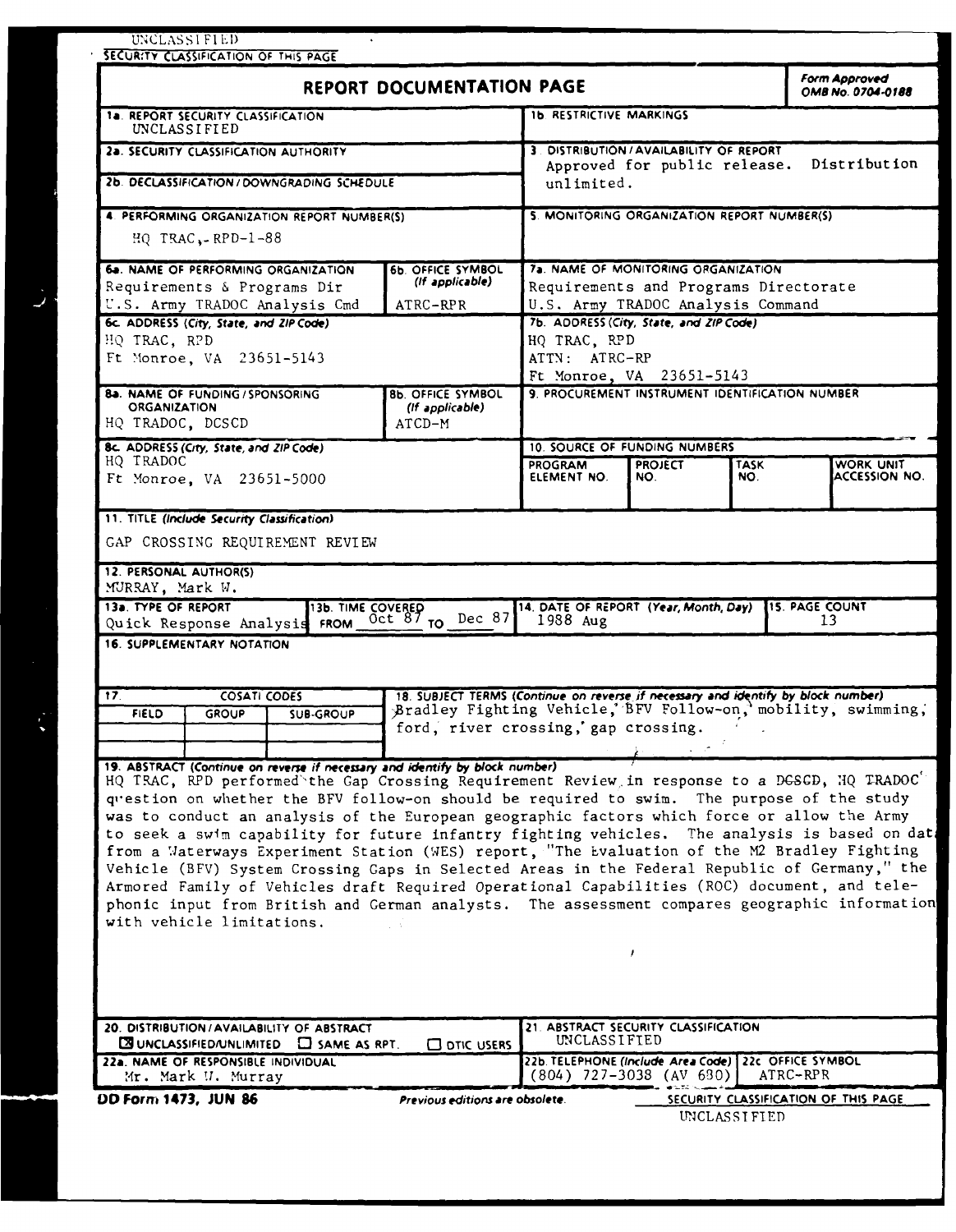# Distribution Release Information

This report was prepared by the U. S. Army TRADOC Analysis Command as directed by the U. S. Army Training and Doctrine Command. This report is approved for public release. Distribution is unlimited.

# DISCLAIMER

The views, opinions, and/or findings contained in this report are those of the author and should not be construed as an official Department of the Army position, policy, or decision unless so designated by other official documentation.

## **WARNING**

Information and data contained herein are based on inputs available at the time of presentation. The results are subject to change.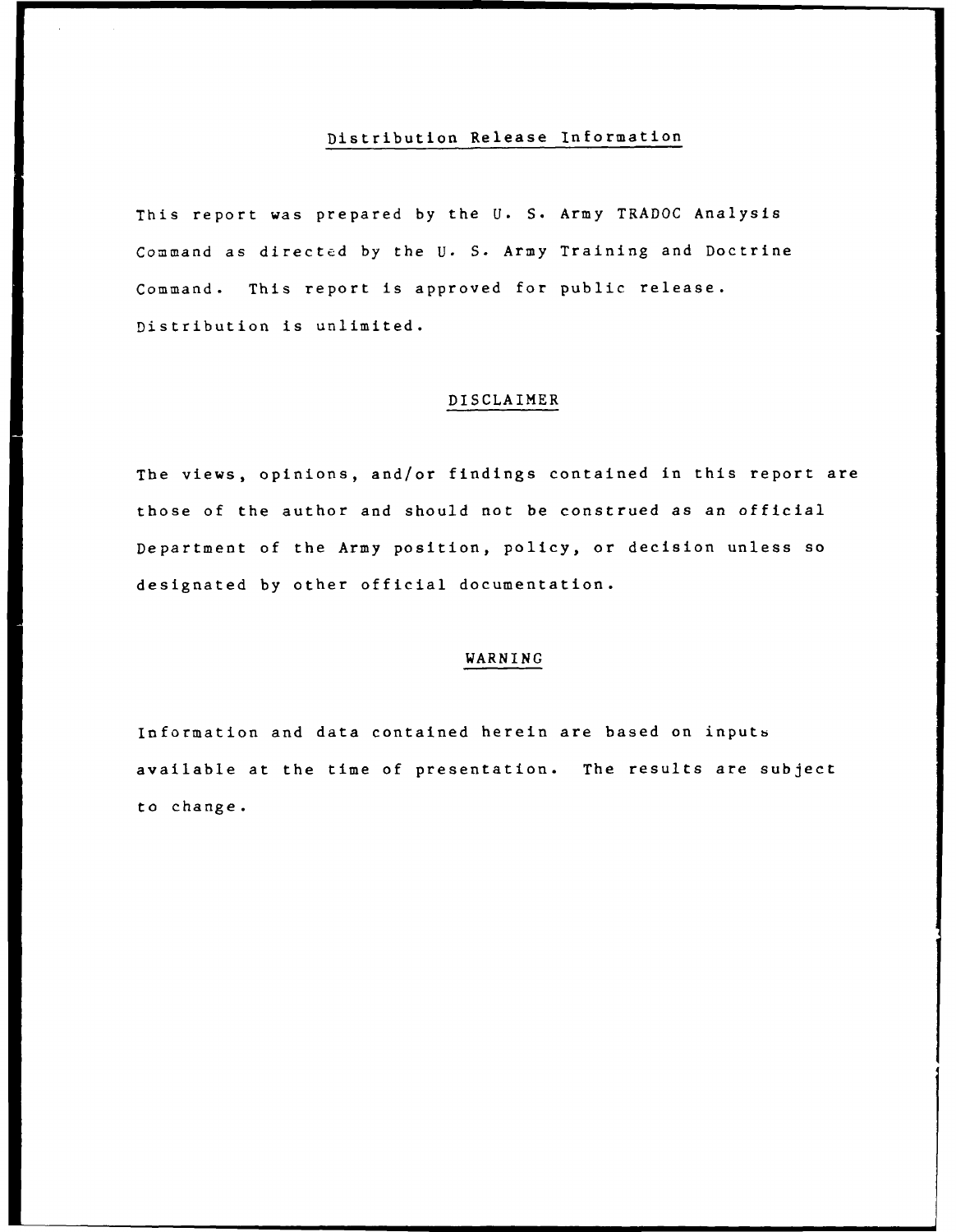# PREFACE

**HQ** TRAC, RPD presented this paper to HQ TRADOC, DCSCD (MG Maddox) on 31 December 1987.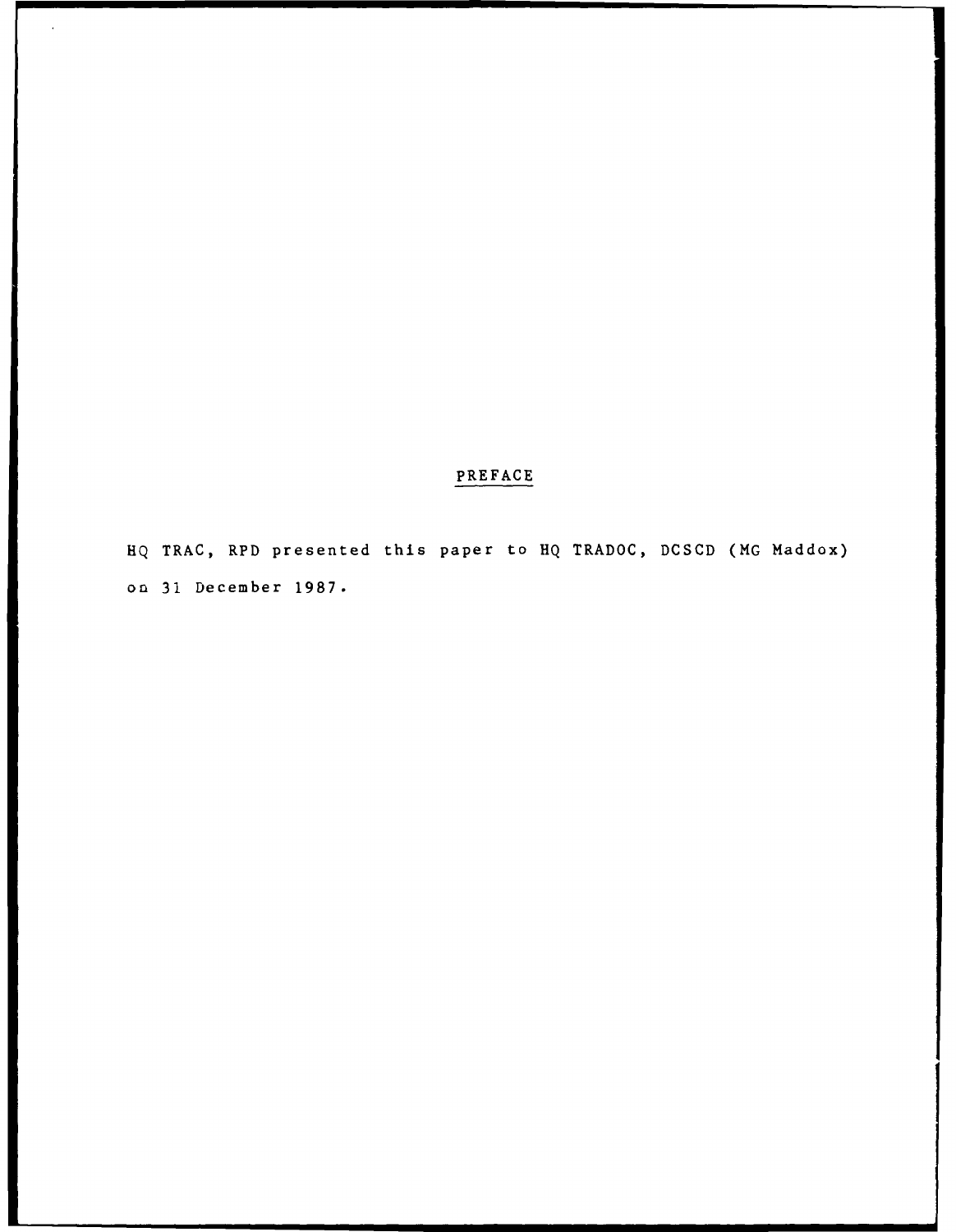# ACKNOWLEDGEMENT

**HQ** TRADOC, DCSCD initiated this study. HQ TRAC, Requirements and Programs Directorate (RPD) at Ft Monroe, VA performed the study.

The Deputy Chief of Staff for Combat Developments, HQ TRADOC has approved this report.

The conclusions presented in this study are those of the TRADOC Analysis Command and are based on data analyzed by HQ TRAC, RPD. Support to the study effort was provided by the U.S. Army Corps of Engineers' Waterways Experiment Station (WES), **HQ** TRADOC's Close Combat, Engineer, and Mine Warfare Directorate, and Federal Republic of Germany and United Kingdom analysts.

The HQ TRAC, RPD analyst was Mr. Mark W. Murray.

Support from organizations external to TRADOC was provided by Mr. James H. Robinson, WES, Mr. T. J. Stakemire, UK MOD OAD, Mr. A. F. Everett, UK MOD RARDE, and COL Pawel, FRG.



|          | Accession For         |  |
|----------|-----------------------|--|
|          | NTIS GRA&I            |  |
| DIAS TAP |                       |  |
|          | Unsculptionend        |  |
|          | Justintesten          |  |
|          |                       |  |
| -15 y    |                       |  |
|          | Fit it eithink fing / |  |
|          | Avsilability Conce    |  |
|          | larish adular         |  |
| Diet     | - Unicial             |  |
|          |                       |  |
|          |                       |  |
|          |                       |  |
|          |                       |  |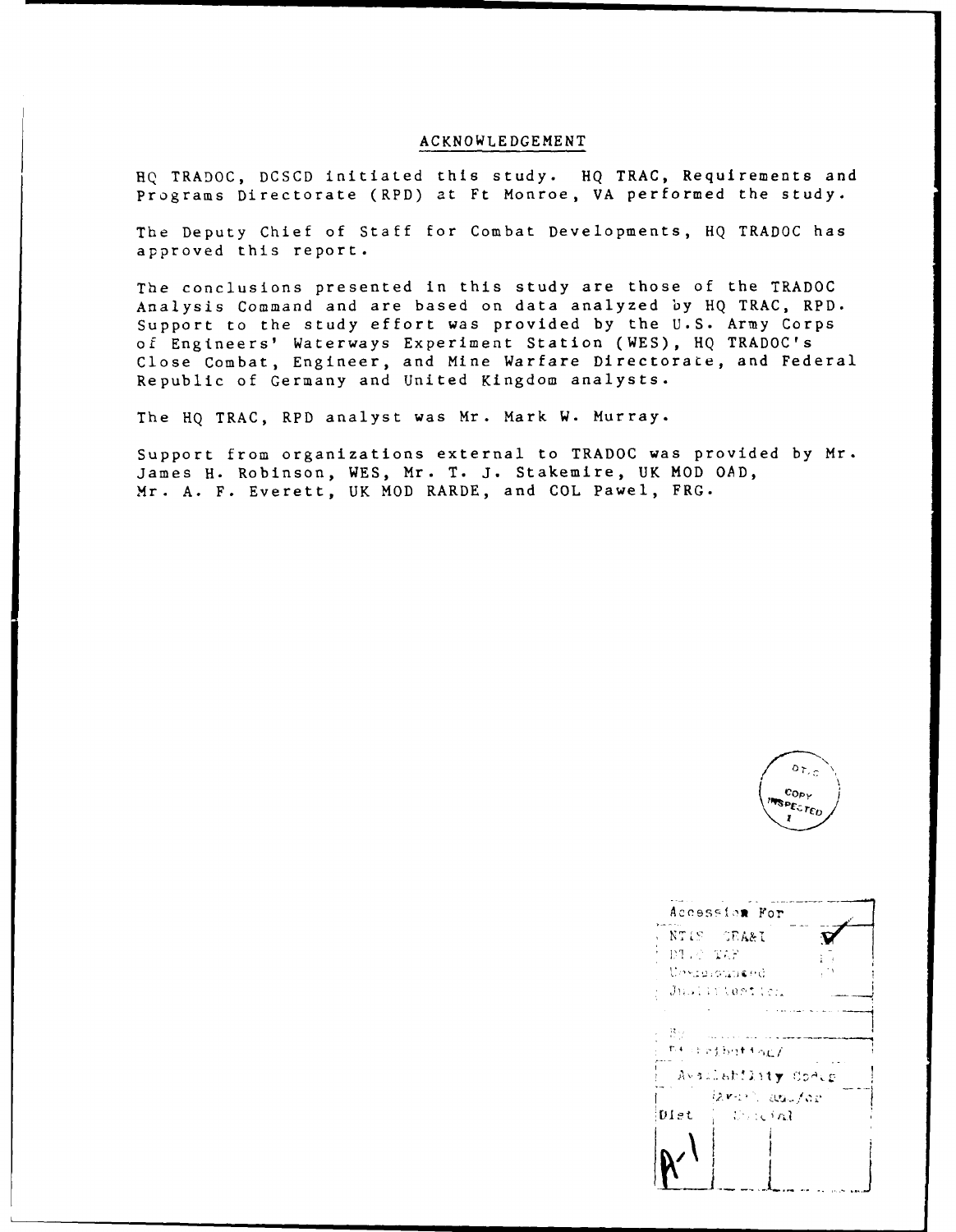#### Gap Crossing Requirement Review

I. Purpose. This paper presents the findings of a HQ TRAC, RPD review of a Waterways Experiment Station (WES) report, "The Evaluation of the M2 Bradley Fighting Vehicle (BFV) System Crossiag Gaps in Selected Areas in the Federal Republic of Germany", Mar 87.

2. Background. HQ TRAC, RPD did this review responding to a DCSCD, HO TRADOC question on whether the Bradley follow-on should be required to swim.

3. Problem. The European theater river obstacles have led USAIS to state a requirement for Infantry Fighting Vehicles (IFV) to swim. HQ TRAC, RPD reviewed the WES study to assess whether European geographic factors force or allow the Army to seek a swim capability for future IFV. We did not consider other theaters.

4. Approach. This analysis is based on data in the WES study, the Armored Family of Vehicles (AFV) Draft Required Operational Capability (ROC) document, and telephonic input from British and German analysts. The analysis compares geographic information with vehicle limitations.

5. Allied Positions. Table **I** summarizes the input provided by German and British analysts. The bottom line is that they do not recognize a requirement to swim.

#### Table **I**

#### NATO VIEWS ON SWIM REQUIREMENTS **-** INDIVIDUAL ESTIMATES

| COUNTRY | STUDIES? | SWIM? | FORD? |
|---------|----------|-------|-------|
| Germany | Nο       | N 0   | Yes   |
| Britain | Limited  | NΟ    | Ye s  |

#### Comments:

o It is too costly to swim.

o Fixed bridges will support river crossings. The Soviets will not destroy the bridges because they will need to use them for their own advances.

o If a river is too deep to ford, then the currents are often too fast to swim.

o The major river currents (Rhine, Weser, Mosel) are too fast.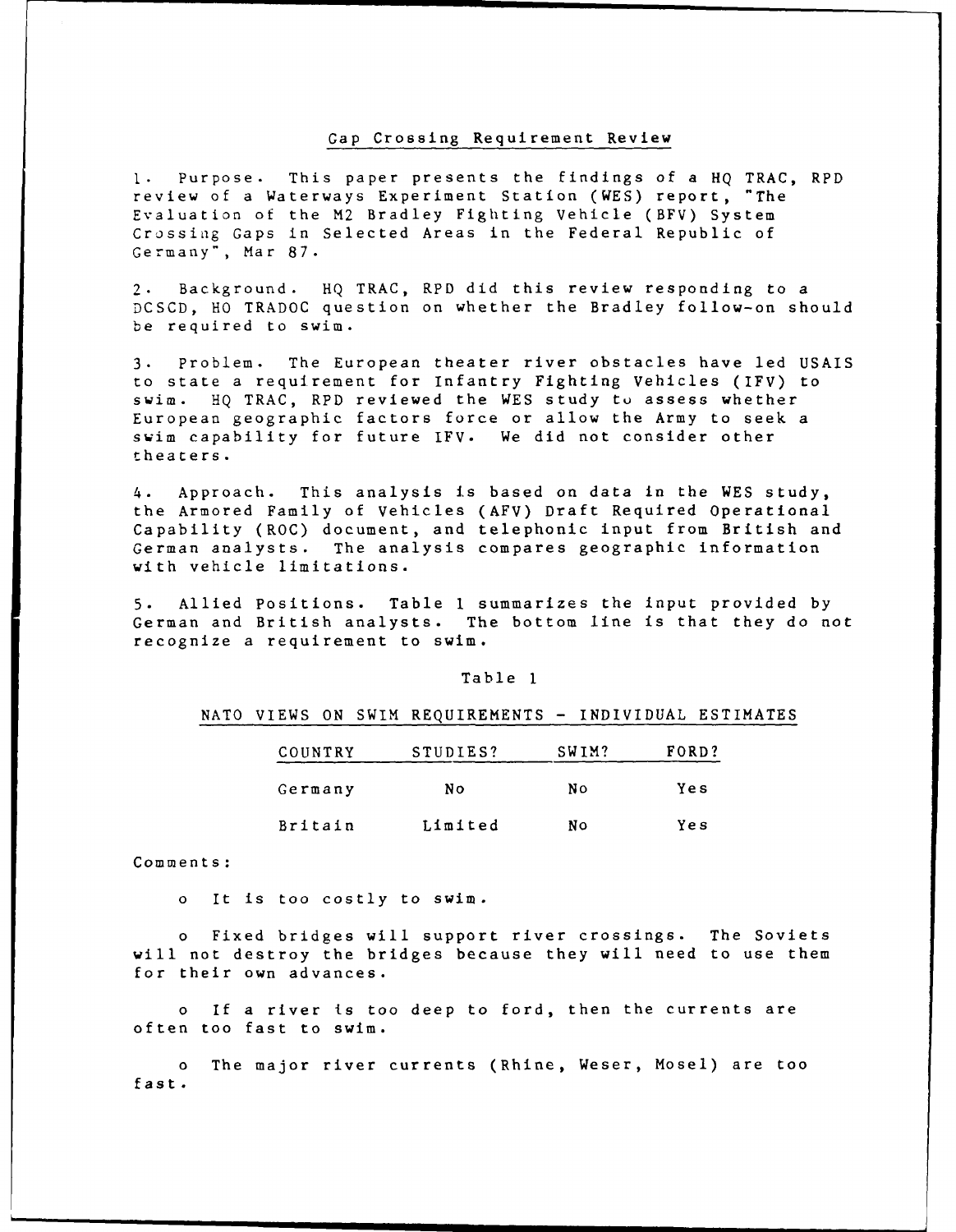o A swimming capability is a trade-off for armor protection; heavier vehicles are harder to make swim.

o There can be a trade-off in force capabilities; armies can invest in engineer furce structure rather than the swim expense.

o Armored vehicles can ford approximately 80 percent of the rivers. A swim capability is only marginally necessary.

o Exiting rivers from a swim mode is often impossible due to the steepness of the river banks.

6. AFV System Requirements. Table 2 list- the requirements which the BFV Follow-on (FO) must meet to satisfy the draft ROC. Note that "self-span" is defined in this analysis to mean the vehicle can cross a gap without going down into the gap; at some point the vehicle will touch the tops of both banks simultaneously.

#### Table 2

### BFV FOLLOW-ON "GO" CRITERIA FROM ROC

o Vehicle Self Span Distance **<** 7 feet

- o Bank Angle **<** 60 degrees
- o Bank Height < 3.5 feet
- o Water Depth **<** 60 inches (for fording)
- o Water Velocity **<** 3 mph (4 ft per second)

7. Land Areas Considered. Each of the five areas of West Germany studied covered an area about 21 km wide divided into 3 km strips within which the vehicle could seek an unobstructed path. Lengths of the strips for the first four areas were 23 km long, the fifth area traversed the width of the southern section of the Federal Republic of Germany (about 300 km). The areas considered were:

a. V Corps sector, Lauterbach and Hunfeld.

b. VII Corps sector, Nabburg.

III Corps sector, Burgdorf, a northern sector which has about three times more water crossings than the others.

d. An area north of Nabburg and extending from the East German border to the French border, which was analyzed in an earlier WES study and included in the Mar **87** report.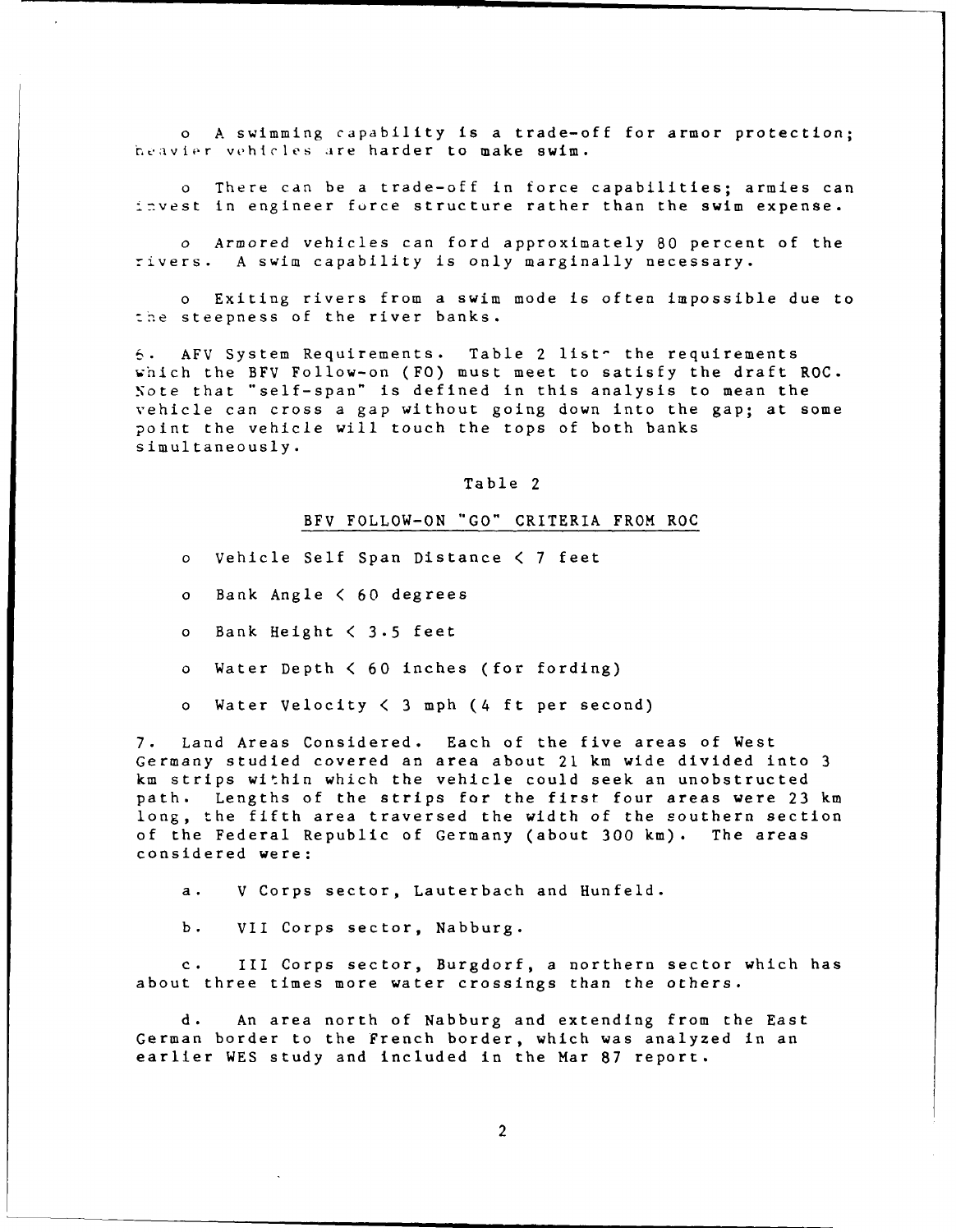**8.** Geographic Traits. Displays **1** - 4 (encl 1-4) chart the characteristics of the natural obstacles any IFV is likely to encounter in the areas considered. Indicated on the charts are the critical vehicle characteristics which delineate the crossover points where a vehicle's operating mode will change. Based on WES's analytical approach, no attempt was made to operationally plan maneuver routes through an area based on known river obstacles.

9. Analysis. Table 3 summarizes the options available for a successful gap crossing given the set of environmental factors involved. The charts and tables for the high, mean, and low water levels show that:

a. The BFV FO should be able to "self-span" at least half the gaps.

b. The BFV FO should be able to ford at least three-fourths of the gaps at all water levels and more than 90% of them at mean or low water levels.

c. In most areas, less than half of the gaps have a slow enough water current to allow swimming at the high stage. Although current speed allows more swimming at the mean and low stages, the water depth at those stages usually allows fording.

d. Bank height and angle pose the most significant obstacles at any water level. Swimming onto a high or steep bank exacerbates the problem.

e. The analysis does not consider combinations which may further restrict the crossing options, e.g. low banks but swift currents or slow currents but high banks.

#### Table 3

#### GAP CROSSING OPTIONS

|                | Depth                | Current     | Bank        | Generally               |
|----------------|----------------------|-------------|-------------|-------------------------|
| Water<br>Level | $Sw-F-Sp*$           | $Sw-F-Sp$   | $Sw-F-Sp$   | Recommended<br>Approach |
| High           | $Y-N-N$              | $N - N - N$ | $N - ? - ?$ | NO GO                   |
| Mean           | $Y - Y - N$          | $Y - Y - N$ | $? - ? - ?$ | FORD                    |
| Low            | $N-Y-Y$              | $Y - Y - Y$ | $Y - Y - Y$ | FORD                    |
| $*sw-F-Sp:$    | $Swim$ - Ford - Span |             |             |                         |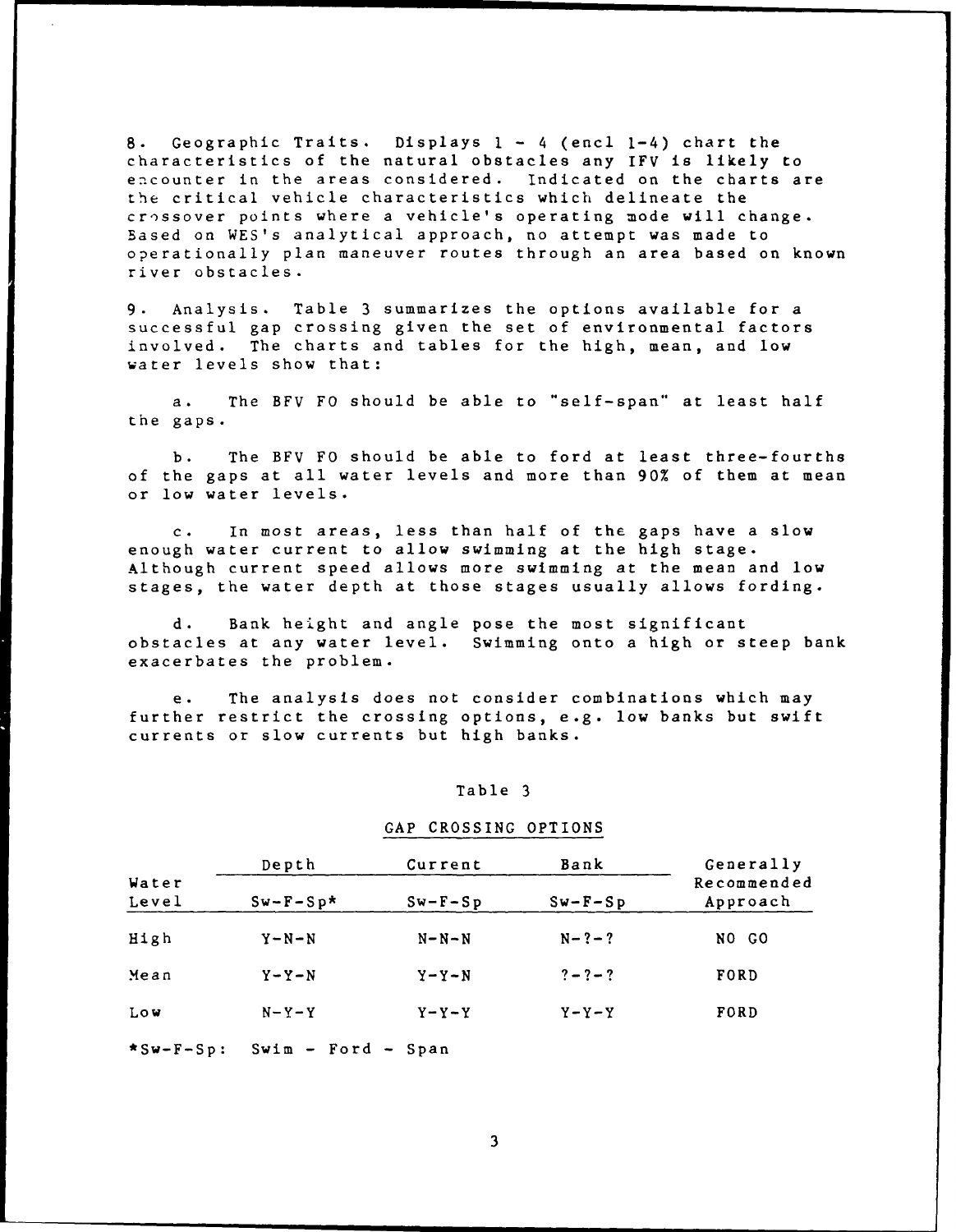**10.** Summary. Although the WES analysis did not consider the impact of pre-planning routes through an operational corridor, we can draw the following conclusions:

a. 1he BFV FO should be able to cross most gaps without swimming.

b. If the water depth prevents the BFV FO from fording, the current will often prevent it from swimming.

c. Where water current is slow enough for swimming, it is likely to be shallow enough to ford.

d. GE and UK do not have a requirement to swim and consider their fording and spanning capabilities to be adequate.

**11.** Conclusion. This analysis indicates that the BFV FO does not have a hard requirement to swim in Europe.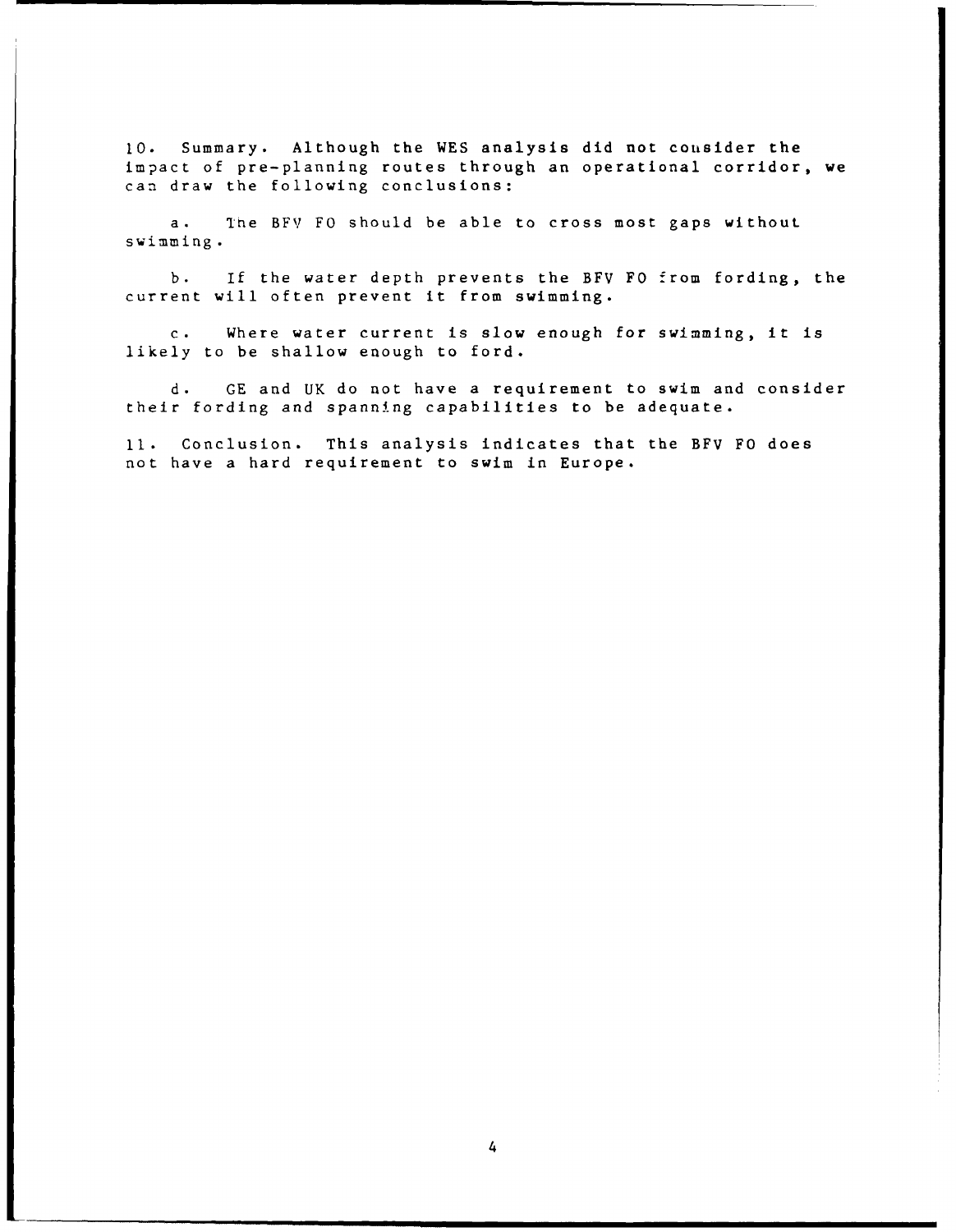



Encl 1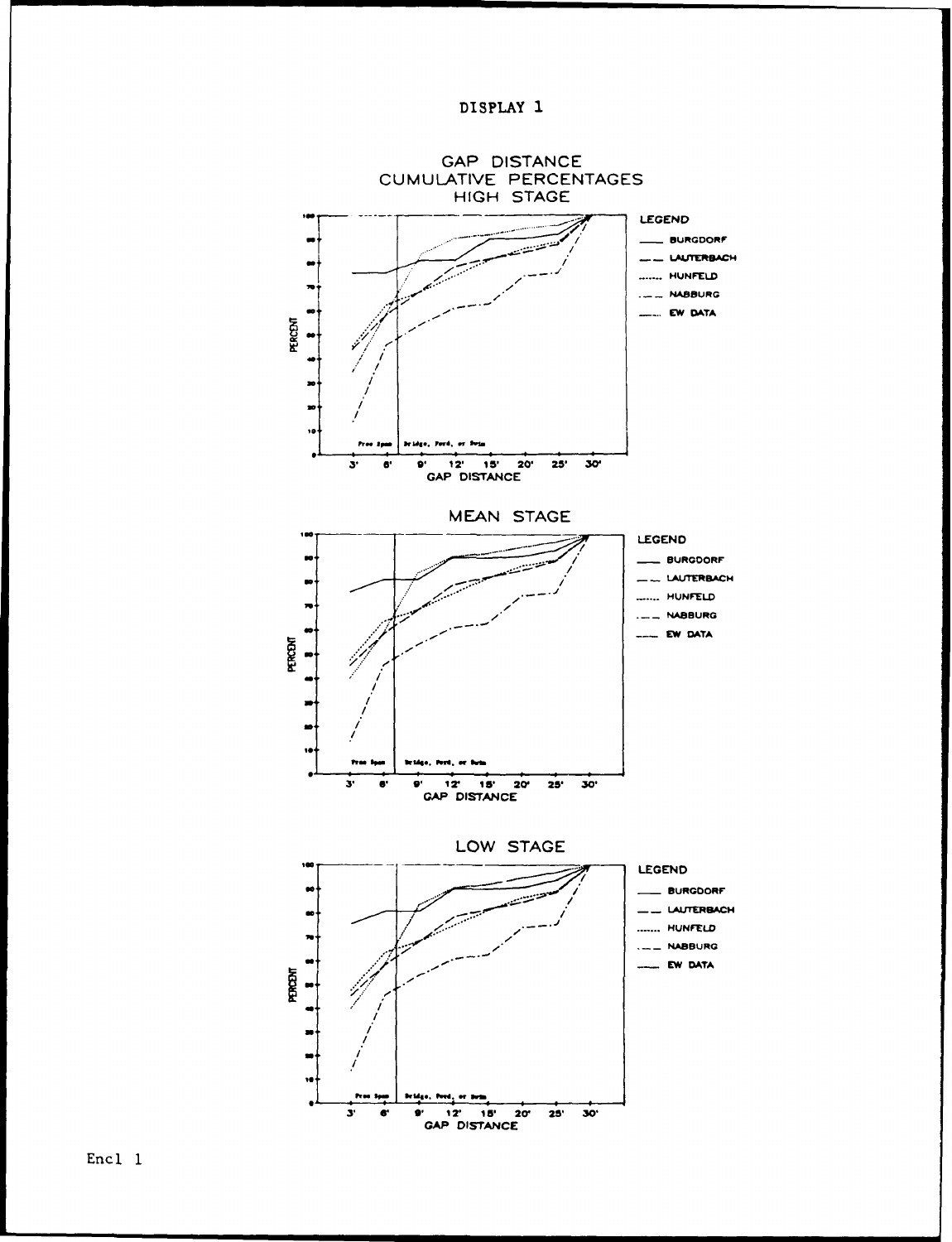



 $\sim$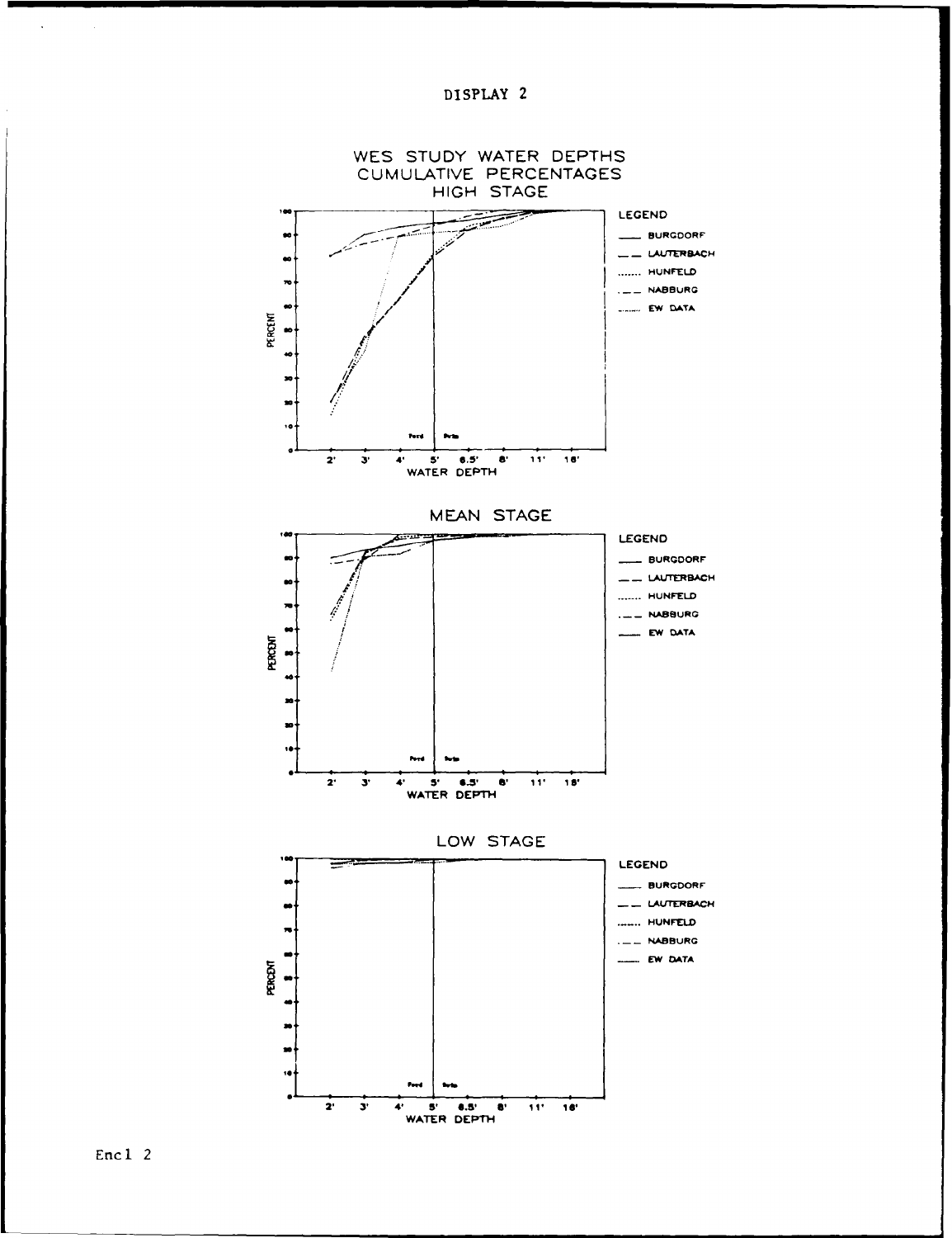



**Encl 3**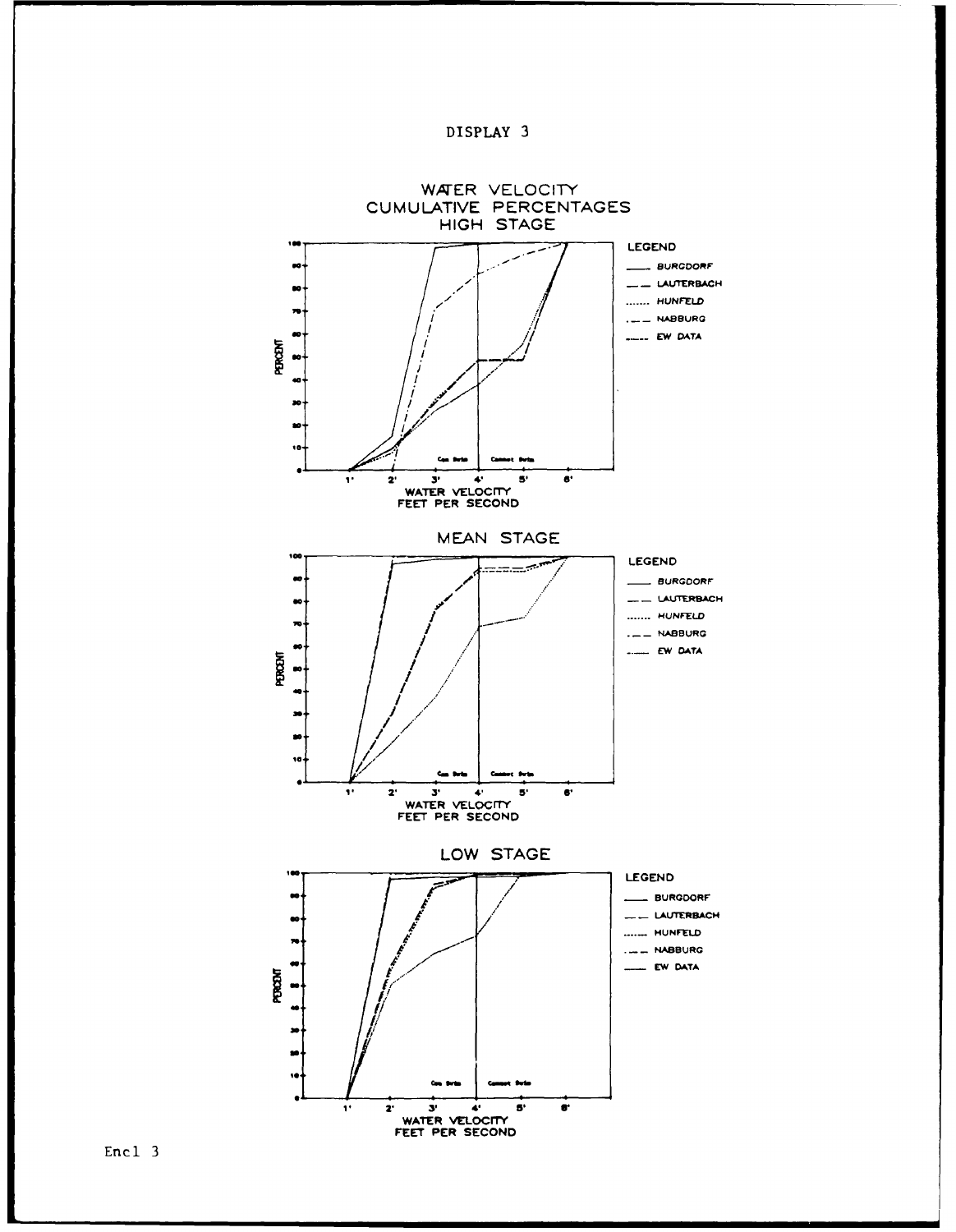DISPLAY 4



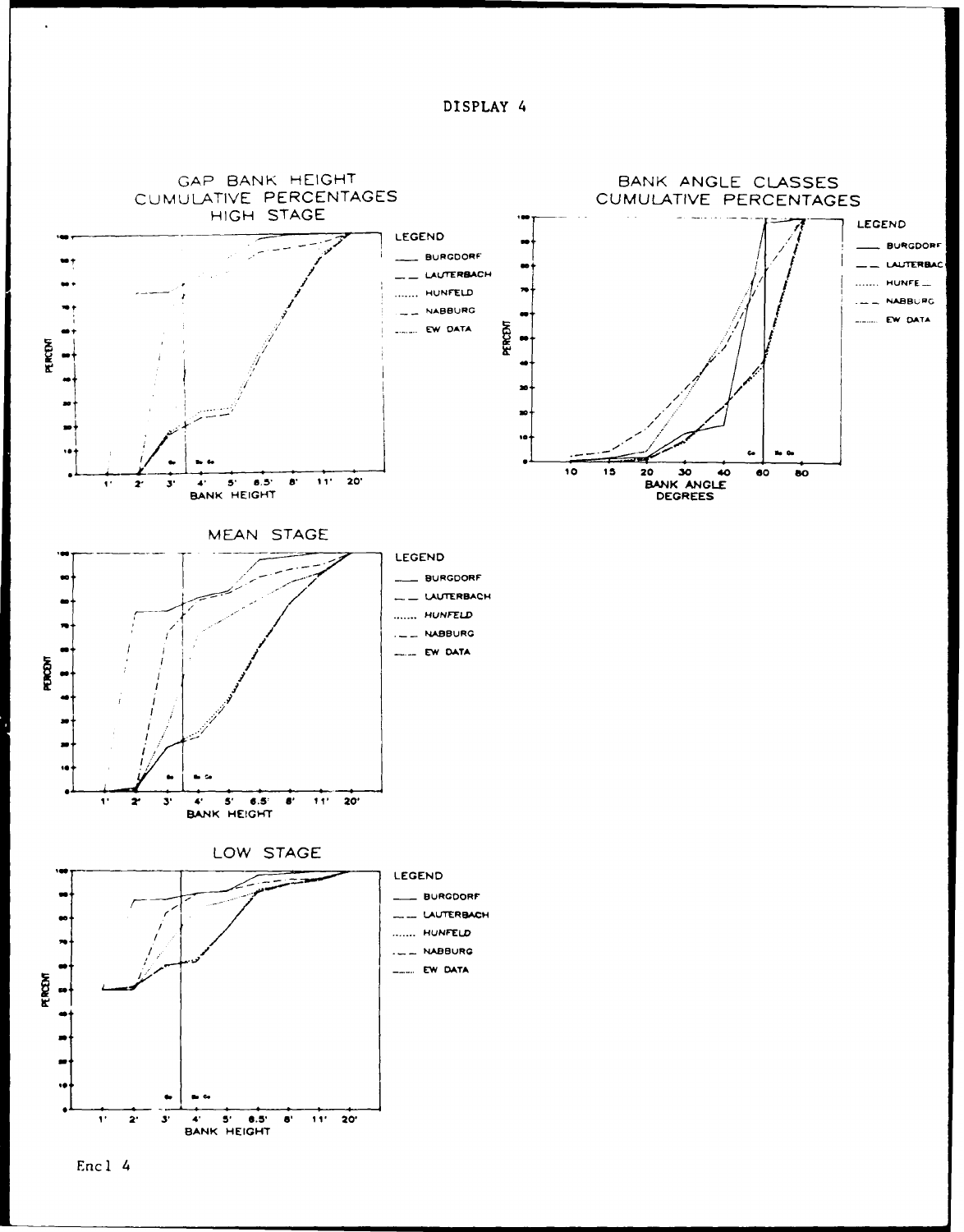# BIBLIOGRAPHY

- Required Operational Capability (ROC) Document (Draft) for the Armored Family of Vehicles, November 1987.
- Robinson, J. H., "Evaluation of the M2 Bradley Fighting Vehicle System Crossing Gaps in Selected Areas in the Federal Republic of Germany", U.S. Army Engineer Waterways Experiment Station, Corps of Engineers, Vicksburg, MS, March 1987.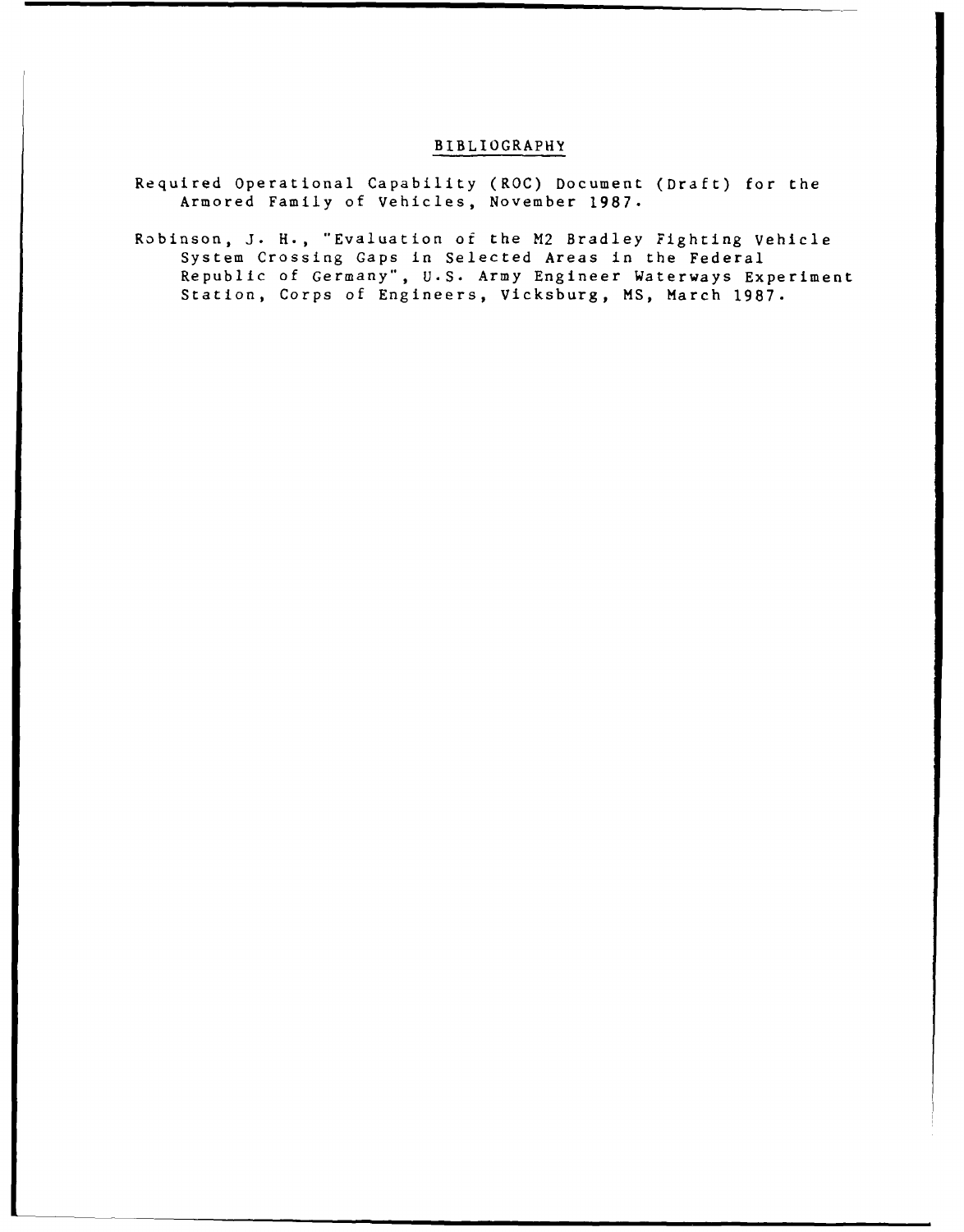# DISTRIBUTION LIST

 $\ddot{\phantom{a}}$ 

 $\bar{\mathcal{A}}$ 

| Addressee                                                                                                                                             | Number<br>o f<br>Copies |
|-------------------------------------------------------------------------------------------------------------------------------------------------------|-------------------------|
| 1. Commander<br>U.S. Army Training and Doctrine Command<br>ATTN: ATCD-M<br>Fort Monroe, VA 23651-5000                                                 | 1                       |
| 2. Commander<br>U.S. Army TRADOC Analysis Command<br>1<br>ATRC<br>ATTN:<br>$\mathbf{I}$<br>ATRC-RM<br>1<br>ATRC-TD<br>Fort Leavenworth, KS 66027-5200 | $\overline{\mathbf{3}}$ |
| 3. Commandant<br>U.S. Army Infantry School<br>ATTN: ATSH-CD-CS<br>Fort Benning, GA 31905                                                              | 1                       |
| Commandant<br>4.<br>U.S. Army Engineer School<br>ATTN: ATZT-CDC<br>Fort Leonard Wood, MO 65473                                                        | $\mathbf 1$             |
| Director<br>$5 \cdot$<br>U.S. Army TRADOC Analysis Command - WSMR<br>ATTN: ATRC-W<br>White Sands Missile Range, NM 88002-5502                         | $\mathbf{1}$            |
| Director<br>$6 \cdot$<br>Research Directorate<br>U.S. Army TRADOC Analysis Command<br>ATTN: ATRC-RD<br>White Sands Missile Range, NM 88002-5502       | $\mathbf{1}$            |
| Director<br>$7 \cdot$<br>U.S. Army TRADOC Analysis Command - Lee<br>ATRC-L<br>ATTN:<br>Fort Lee, VA 23801                                             | 1                       |
| Director<br>8.<br>U.S. Army TRADOC Analysis Command - FBHN<br>$ATRC-B$<br>ATTN:<br>Fort Ben Harrison, IN 46216                                        | 1                       |